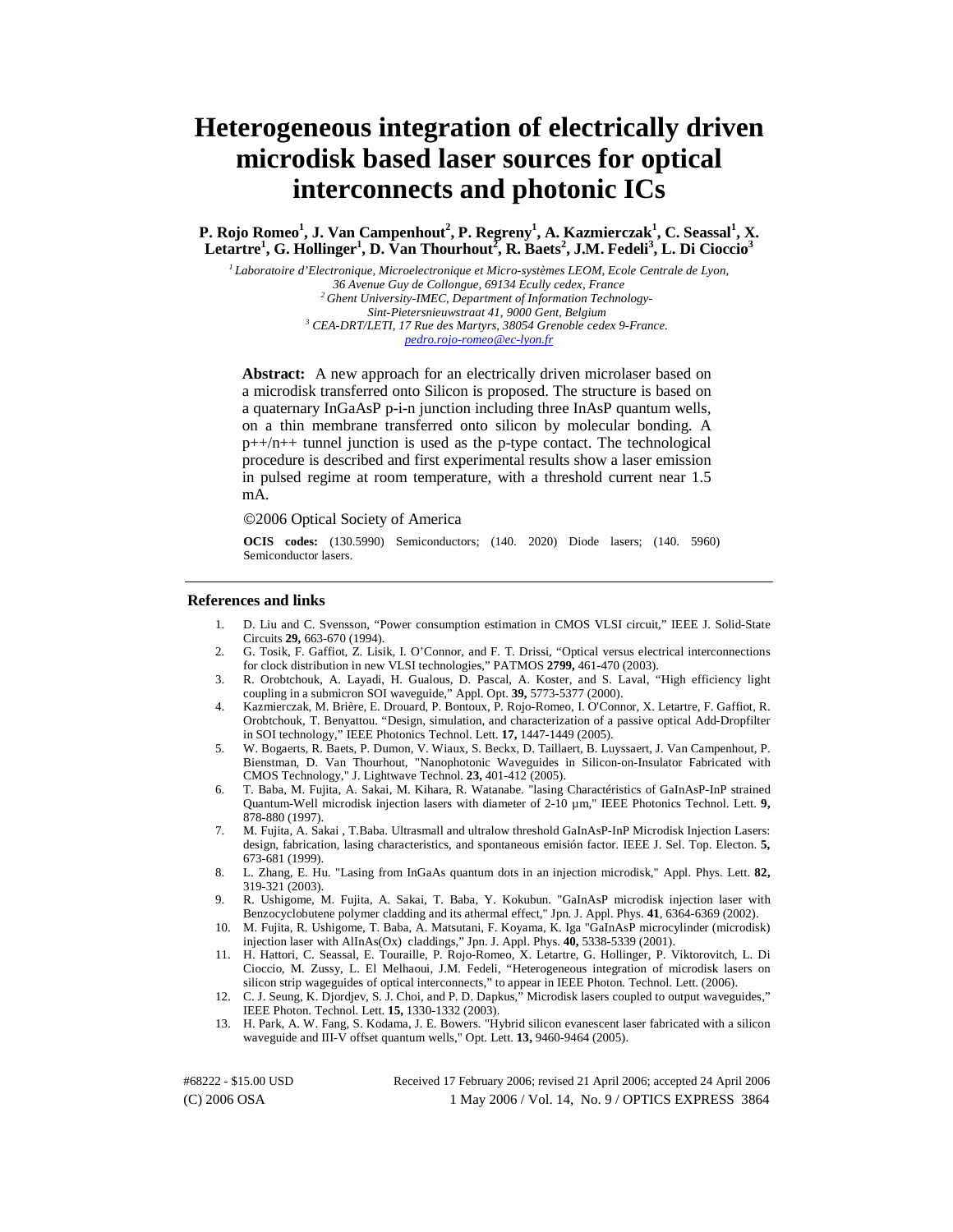- 14. <http://alioth.debian.org/projects/tessa/>
- 15. For such a large structure  $(\sim 300 \mu \text{m}^3)$ , we cannot accurately evaluate quality factors higher than a few 100000 with a reasonable calculation time.
- 16. M. Ortsiefer, R. Shau, G. Böhm, F. Köhler, G. Abstreiter, M-C. Amann, "Low-resistance InGa(Al)As Tunnel Junctions for Long Wavelength Vertical-cavity Surface-emitting Lasers," Jpn. J. Apl. Phys. **39,** 1727-1729 (2000).

## **1. Introduction**

The increase in the integration density in the field of microelectronics will lead to a technological bottleneck regarding interconnects. More precisely, the use of traditional metallic connections will yield a dramatic increase of power consumption as well as a lack of synchronism, particularly for the longest links positioned on top of the circuits [1]. An optical link that includes a laser source, an optical waveguide and a photodetector, could be integrated over CMOS circuits (see Fig. 1) in a "above IC approach" and offer an alternative to conventional metallic interconnects [2].



Fig. 1. Schematic description of an optical link in the framework of an above IC approach.

To offer an attractive alternative, these links should exhibit properties such as low power consumption and small footprint. SOI wafers have demonstrated their potential to build passive dense microphotonic circuits based on high refractive index Si waveguides [3-5]. Several groups addressed the specific problem of electrically driven microsources and laser structures based on microdisks with electrical injection have been realized [6-10]. The total thickness of the III-V heterostructure microdisks is usually high, in the range of 5µm. The microdisks lay on a pedestal obtained by selective wet etching, which may result in a lack of robustness. The bottom electrical contact consists of the substrate itself, allowing a small value of the contact resistance. Nevertheless, a high index substrate may be a drawback for applications such as optical interconnects, where the coupling of the source to a compact waveguide is required. Electrical contacts are formed by metal deposition on highly doped GaInAs contact layers, which leads to significant absorption at 1.55µm. To limit the optical losses due to these layers, it is necessary to use a thicker membrane layer, in order to place the quantum wells as far as possible from the doped contact layers.

The bottom contact issue should be specifically addressed in order to make such laser usable in photonic integrated circuits.

Concerning the optical response of these lasers, one should note that their radiation pattern is not directional. In order to exploit the laser emitted signal, photons should be funnelled into a waveguide. The coupling of a laser microsource operating under optical pumping to a SOI waveguide has been demonstrated [11, 13].

| #68222 - \$15.00 USD | Received 17 February 2006; revised 21 April 2006; accepted 24 April 2006 |
|----------------------|--------------------------------------------------------------------------|
| $(C) 2006$ OSA       | 1 May 2006 / Vol. 14, No. 9 / OPTICS EXPRESS 3865                        |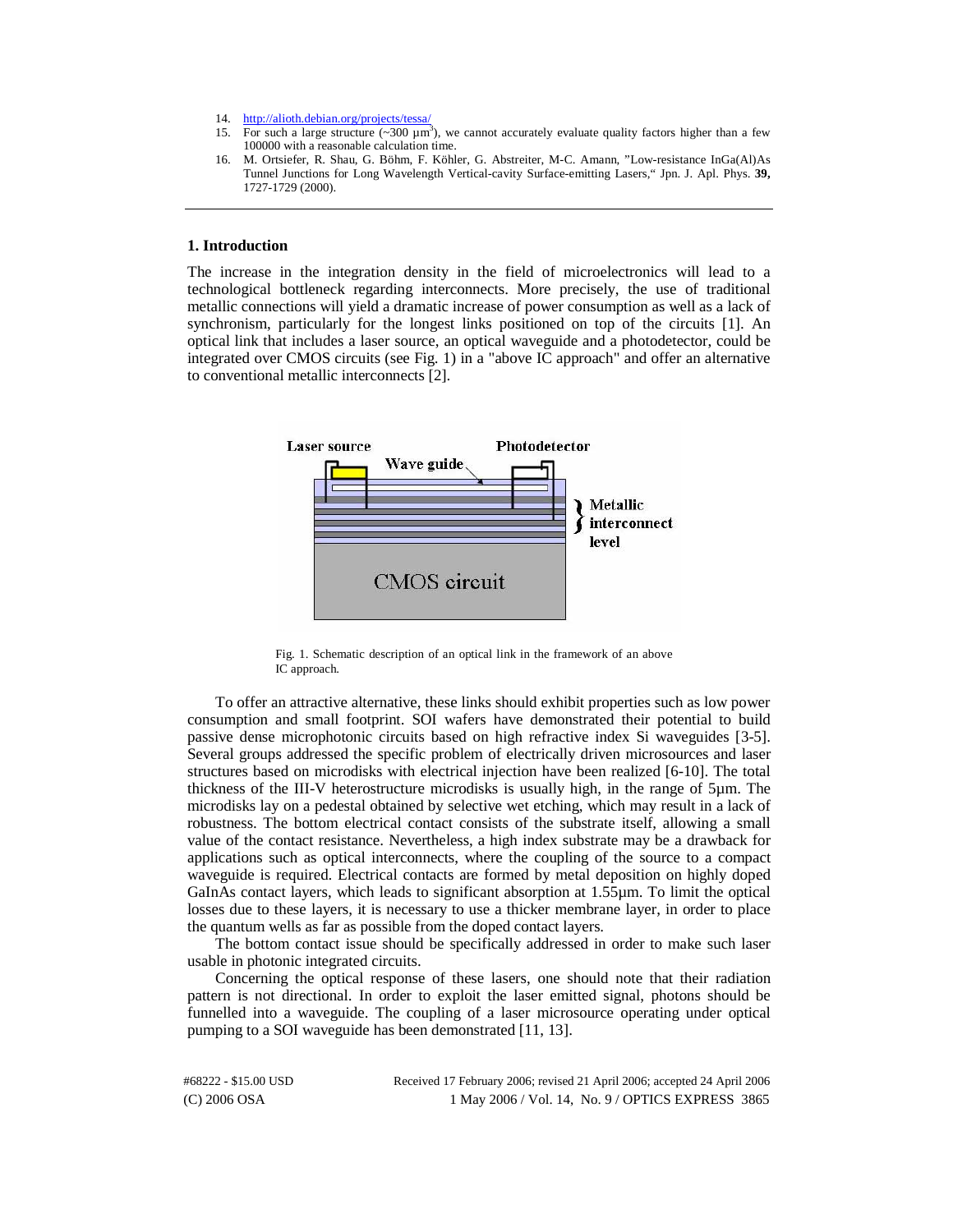In this letter, we report on the design, fabrication and characterization of a microdisk laser realized in a thin InP based membrane bonded onto Silicon, for optical interconnects.

## **2. Structure design**

The heterostructure has been grown by Solid sources Molecular Beam Epitaxy (SSMBE) on a two inches InP wafer supplied by InPact S.A. The laser structure was grown at 470°C and consists of a 380 nm thick  $5x10^{18}$  cm<sup>-3</sup> to  $2x10^{18}$  cm<sup>-3</sup> Si doped InP, the undoped multiquantum wells (MQWs) active layers and a 302 nm thick  $10^{18}$  cm<sup>-3</sup> to  $5x10^{18}$  cm<sup>-3</sup> Be doped InP. The P type contact is implemented as a thin (40 nm) InGaAsP tunnel junction. The emission wavelength of the quaternary alloy is 1.2  $\mu$ m (Q1.2  $\mu$ m) and doping levels for p++ and n++ are respectively  $2x10^{19}$  cm<sup>-3</sup> and  $10^{19}$  cm<sup>-3</sup>. The active layers are 3-periods of InAs<sub>0.65</sub>P<sub>0.35</sub> (6 nm) / Q1.2 (20 nm) strained MQWs emitting at 1.5  $\mu$ m, sandwiched between two 83 nm thick Q1.2 µm optical confinement layers. The total thickness of the structure is one micron, to reduce optical absorption due to doped and contact layers. A 300 nm sacrificial InGaAs etch-stop layer is grown before for substrate removal.

After the MBE growth, a thin 10 nm silica layer is deposited on top of the III-V structure by Electron Cyclotron Resonance (ECR). Then the wafer is molecularly bonded to a silicon wafer covered with a 1.2 µm silica layer. Finally, the InP substrate and the InGaAs etch-stop layer are removed in HCl and  $FeCl<sub>3</sub>$  solutions. The laser structure transferred onto a Si wafer is shown in figure 2.



Fig. 2. Description of the laser structure.

#### **3. Influence of the bottom contact slab**

In this structure the n+ ohmic contact is on top of the structure. The bottom contact is formed by a thin (50 to 100 nm)  $n+$  InP layer that is left below the microdisk, during the disk etch, as shown in figure 3. To evaluate the influence of the contact slab on the optical properties of the resonator, 3D-FDTD simulations [14] have been performed on a  $8 \mu m$  diameter disk with different bottom contact slab thicknesses ( $h<sub>S</sub> = 0$ , 50 and 100 nm).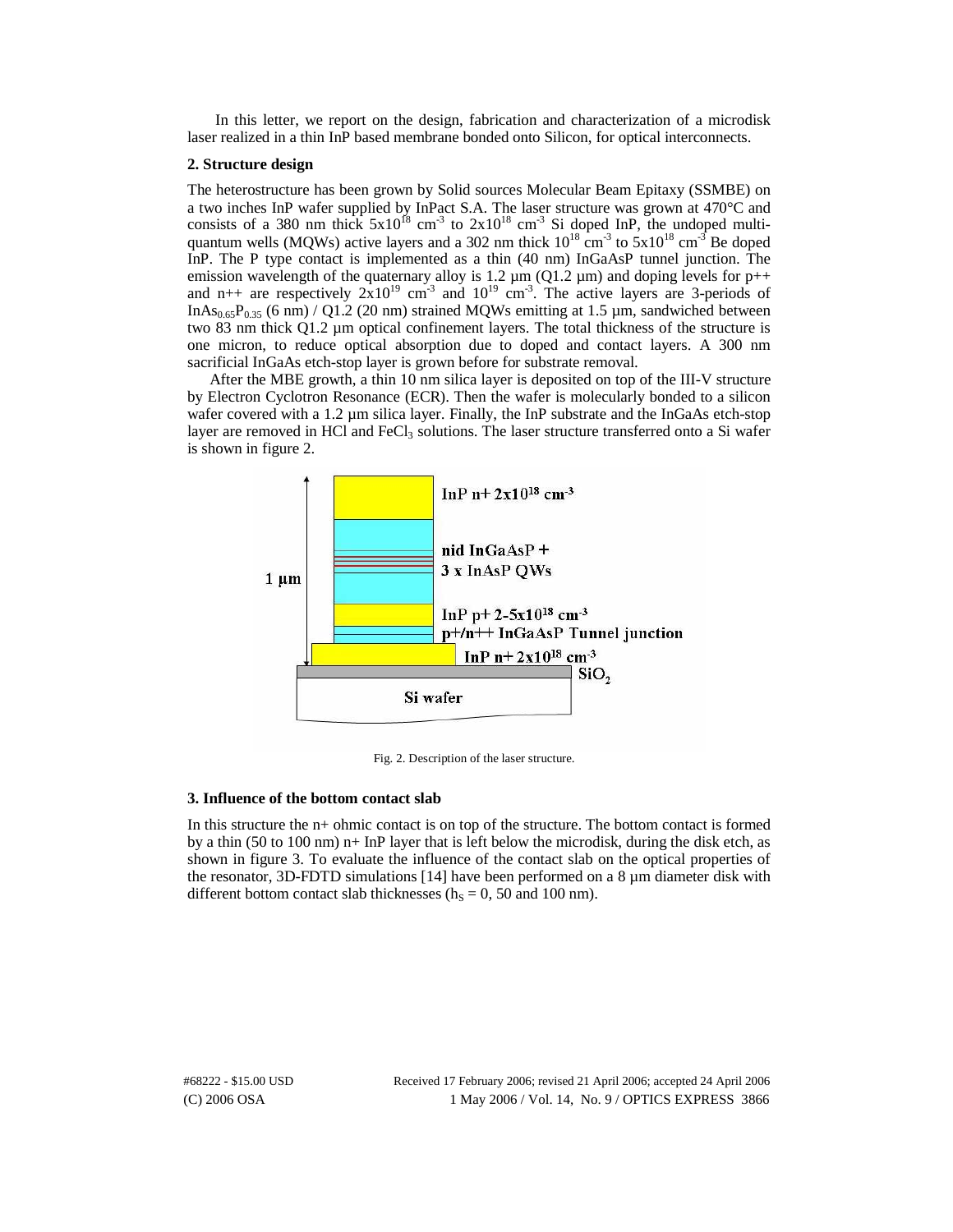

Fig. 3. Membrane microdisk laser showing the bottom (left) and top (right) contacts.

With respect to the optical properties of InAsP QW, the simulations were focused on quasi TE modes (electric field mainly lying in plane) with a resonant wavelength around 1.5µm. Whispering Gallery Modes (WGM) can be identified by 3 integers (n,l,m) corresponding respectively to the number of nodes in the vertical direction and to the radial and azimuthal numbers. The main theoretical results are summarized below:

- For vertically fundamental modes  $(n=0)$ , the influence of the slab on resonant wavelength is smaller as compared to WGM with larger n (see table 1).
- The quality factors  $(Q)$  of WGM with  $n>0$  is drastically decreasing with increasing h<sub>s</sub>, from  $\dot{Q} > 200000$  for h<sub>S</sub> = 0 to Q = 5000 for h<sub>S</sub> = 50nm and Q = 2000 for = 100nm. On the contrary, for WGM with n=0, Q remains very high (>200000), even with the 100nm thick contact slab [15].

|                | $\lambda(\mu m)$ (0,0,47) WGM | $\lambda(\mu m)$ (2,1,33) WGM |
|----------------|-------------------------------|-------------------------------|
| $h_s = 0$      | 1.4874                        | 1.4868                        |
| $h_s = 50$ nm  | 1.4878                        | 1.4895                        |
| $h_s = 100$ nm | 1.4885                        | 1.4910                        |

Table 1. Influence of the contact slab thickness on the resonant wavelength of 2 WGM.

Considering the vertical symmetry of the WGM, these results can be easily explained. For  $n>0$ , the field is higher in the region of the contact slab than for  $n=0$  and, as consequences, the resonant wavelength are more shifted and the optical losses are higher. These losses are mainly guided in the contact slab (see figure 4).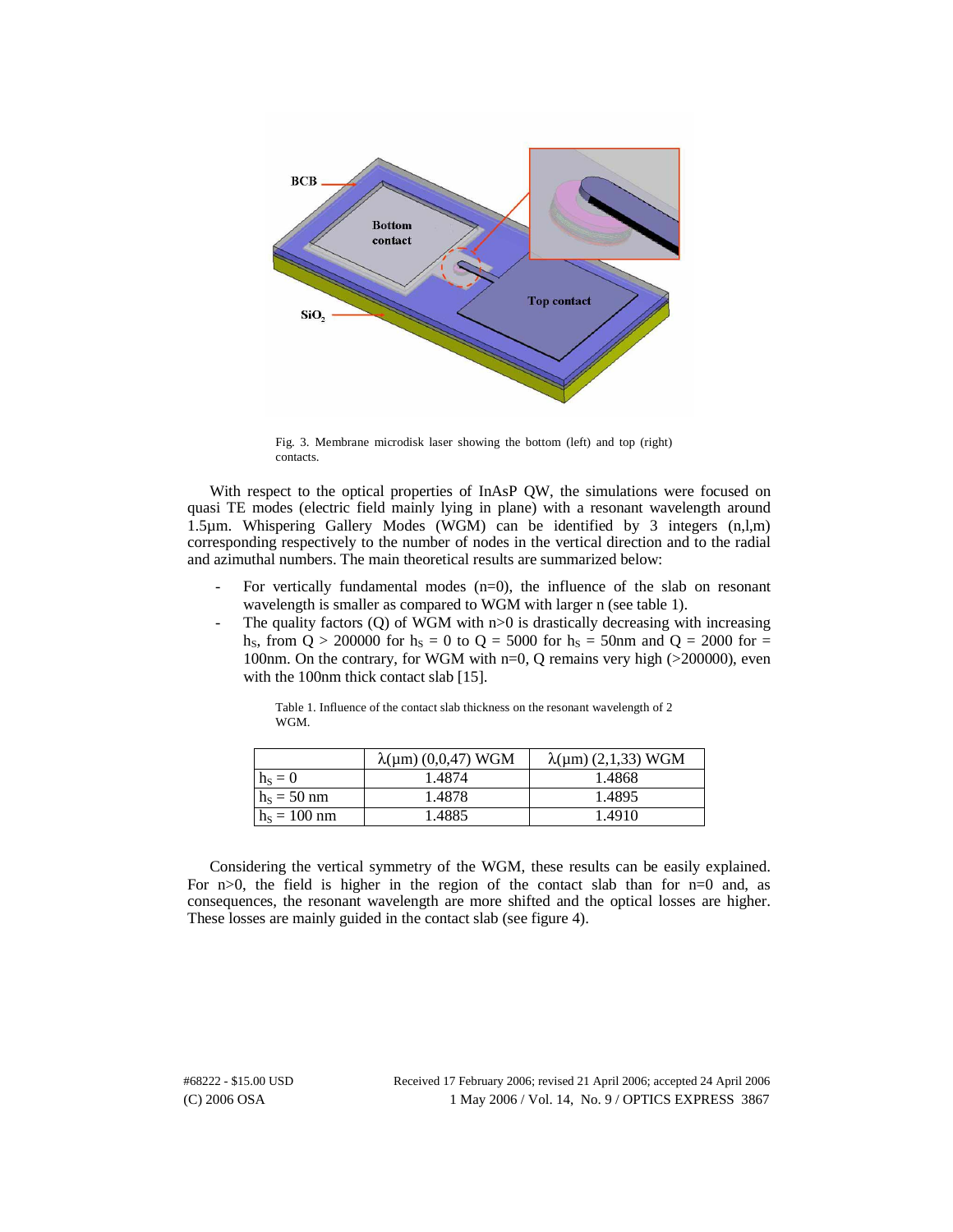

Fig. 4. Field maps ( $h_z$  component) for 2 WGM, with and without contact slab.

To conclude on these calculations, a beneficial effect of the slab contact is demonstrated. On one hand, high Q resonant modes  $(n=0)$  can be preserved, which is essential to obtain a low threshold. On the other hand, as higher order modes (n>0) become much less resonant, the free spectral range between high Q modes increases, which supports single mode laser operation.

# **4. Tunnel junction**

A reverse biased tunnel junction is used as p-type ohmic contact. The tunnel junction properties have been characterized using TLM configuration on specific structures. The heterostructure is composed by a 40 nm InGaAsP tunnel junction on a 500 nm P-type InP buffer grown on a semi insulating InP substrate. On top of the tunnel junction, a 200 nm thick n+ InP layer and a 100 nm thick InGaAs contact layer are grown. The distance L between contacts varies from 5 to 160 µm. the contact width is 200 µm. Ni/AuGe alloys are used for metallic ohmic contacts, on top of the n+ GaInAs contact layer. The contact resistivity is in the range  $10^{-5}$   $\Omega$ cm<sup>2</sup>. The tunnel junction specific resistance value  $\rho_c = 2 \times 10^{-4}$  $\Omega$ cm<sup>2</sup> is extracted from linear I-V measurements. For the microdisk contacts, Ni/GeAu alloy on a n+ GaInAs layer cannot be used, because of the absorption of GaInAs at 1.5µm. They are replaced by low contact resistivity Ti/Au ohmic contacts (section 5).

## **5. Fabrication**

In a first step the laser structure is covered by a 150 nm silica hard mask deposited by sputtering. Then, microdisks with diameter in the range  $5$  to  $10 \mu m$  are defined by UV photolithography on a AZ 5214 resist. The resist features are then transferred to the hard mask by CHF<sub>3</sub> RIE. III-V layers are etched by RIE, using a  $CH_4 - H_2$  mixture. The etched depth is in situ controlled by interferometry at 675 nm. The III-V etch is not complete and a 80-120 nm thick InP slab remains at the end of the RIE process. In a second step the bottom contact is defined by UV lithography and etched back in a  $CH_4 - H_2$  RIE.

The sidewall roughness of the microdisks is estimated from SEM pictures at some tens of nanometers. The disk sidewalls are not totally vertical but exhibit a slope of approximately 5 degrees with respect to the vertical axis. Sidewall roughness and slope are mainly due to the RIE process, and contribute to the high value of the threshold current (see section 6). The structure is then covered with a low index dielectric layer (benzocyclobutene BCB) for electric isolation and planarization. The bottom and top contact windows are etched in the

(C) 2006 OSA 1 May 2006 / Vol. 14, No. 9 / OPTICS EXPRESS 3868 #68222 - \$15.00 USD Received 17 February 2006; revised 21 April 2006; accepted 24 April 2006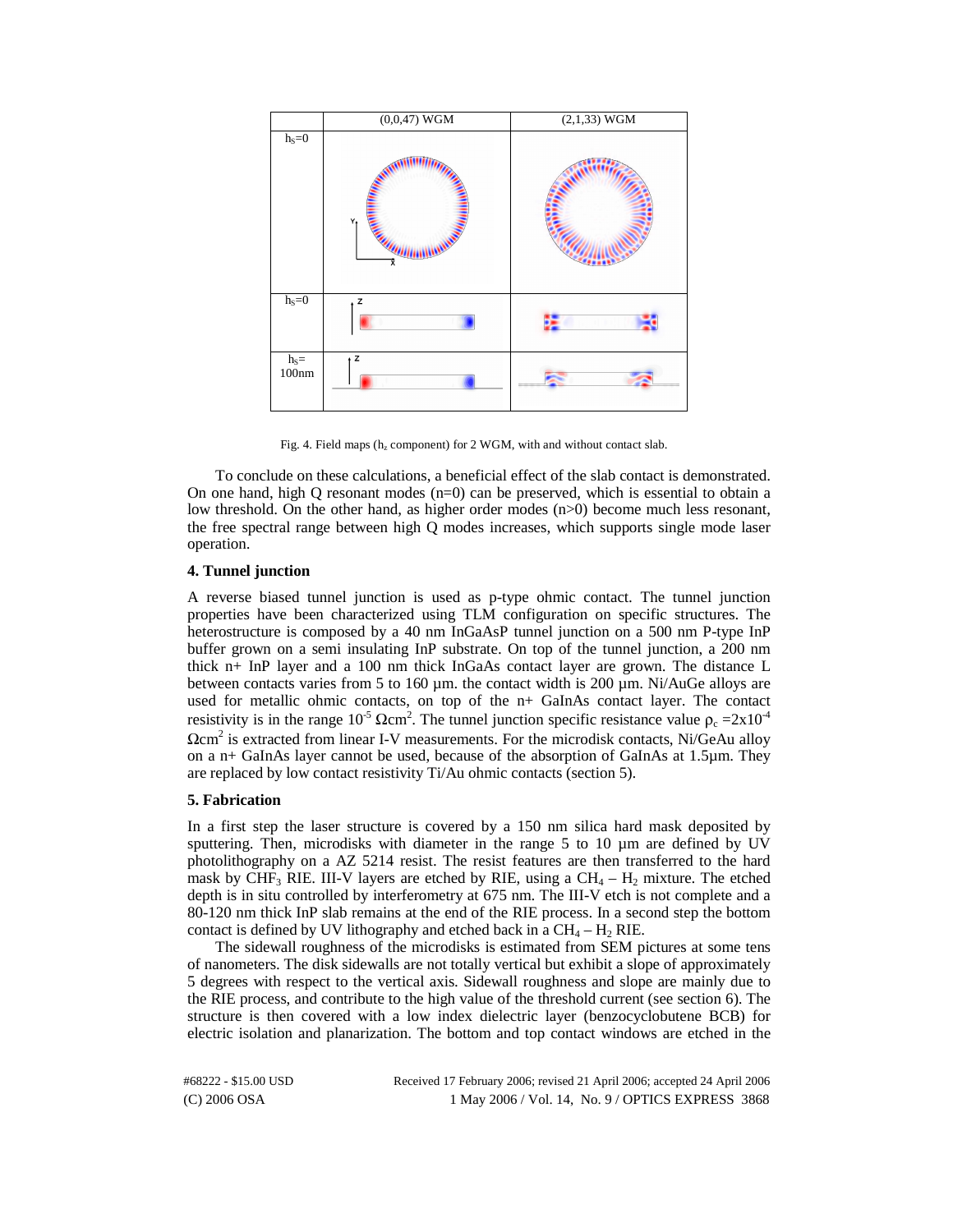BCB layer. Then, Ti-Au ohmic bottom contacts are deposited. At the end, a shiny gold contact with low contact resistivity ( $10^{-5} \Omega \text{cm}^2$ ) is deposited on top of the microdisks.

## **6. Results**

For the electroluminescence measurements, the temperature of the microlasers is maintained at 20°C using a Peltier module that forms the sample holder. DC IV-measurements are performed using a HP4145 DC semiconductor Analyser. For pulsed injection we use a Tektronics PG 501 pulse generator. Pulses are sent to the sample and to a digital microscope through a HP 11667A power splitter. The optical response of the microdisk under electrical injection is observed from above the sample with a Xenics InGaAs linear IR camera. For spectral measurements, light is collected through a lensed fibre and sent to a Triax 500 monochromator and a InGaAs cooled detector array. The fiber is placed at 45° from the disk plane. The positioning of the fibre is assisted by tri-axial high precision (50nm) displacements.

The figure 5 shows a 8 µm diameter microdisk under pulsed electrical injection. From DC I-V measurements, a series resistance  $R_s = 350 \Omega$  is extracted at current levels over the threshold.



Fig.5. IR image of a 8 µm microdisk under electrical pulsed injection. The pulse duration is 6 ns at 3 MHz.. The pulse current value is 2.7 mA.

The main contribution to  $R<sub>S</sub>$  is due to the tunnel junction, with approximately 250 Ohms. The other contributions come from the top and bottom contacts, and the bottom contact membrane. These values are in the same order of magnitude. However, non-uniformity in the epi-layer thickness (10-15% for a 2 inch wafer) and in the RIE etch speed (10%) may affect the contact resistance value. Considering this high resistance value, only pulsed injection is used for the laser characterization. The pulse duration is 6 ns at a frequency of 3 MHz.

The spectral response of the microsource is depicted in the Fig. 6, together with the P-I curve. At low injection current, we observe several high-Q peaks corresponding to the whispering gallery modes of the microdisk. For higher injected currents, and particularly above 1.5 mA, the magnitude of the peak at 1520 nm is specifically increased. Moreover, the observed high-Q peaks exhibit a different behavior. For the peak at 1420nm, both the magnitude and the Q-factor remain roughly constant, with a Q value of 470. Indeed, the modal gain of the InAsP quantum wells, centered at 1500 nm, is very low at 1420 nm and

(C) 2006 OSA 1 May 2006 / Vol. 14, No. 9 / OPTICS EXPRESS 3869 #68222 - \$15.00 USD Received 17 February 2006; revised 21 April 2006; accepted 24 April 2006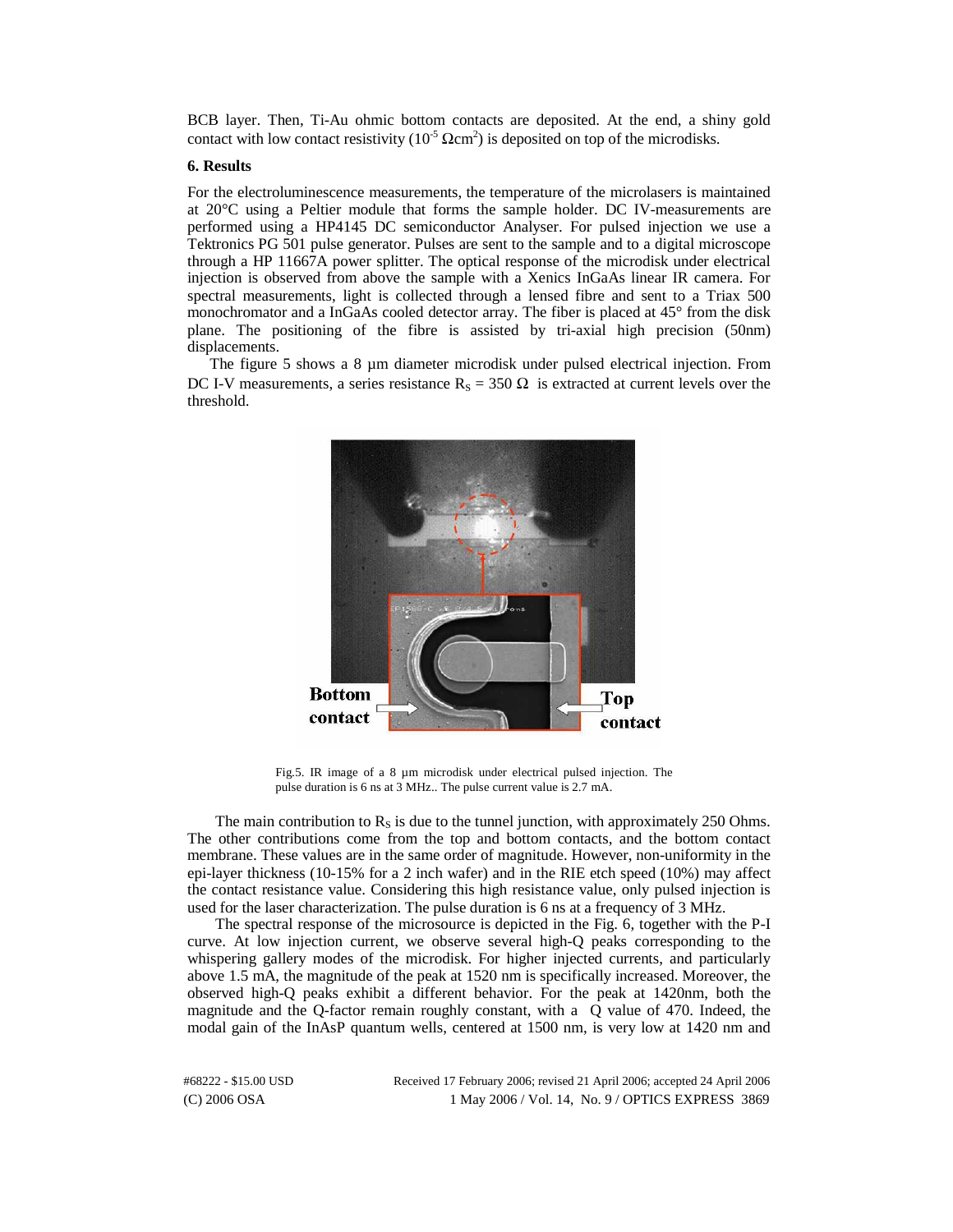cannot compensate the optical losses. The Q-factors of the peaks at 1500 and 1544 nm first increases linearly with the current, as light re-absorption in the quantum wells is saturated, and then saturate at an injection current of 1.8 mA. The maximum values of the quality factors are 3400 at 1500 nm and 3100 at 1544 nm. On the contrary, the quality factor of the peak at 1520 nm increases linearly and no saturation is observed, up to  $Q = 6070$  at a current value of 2.7 mA. Indeed, this value is close to the maximum of our setup and no measurements could be done at higher injection levels. For these reason, we conclude that laser emission occurs on this device at 1520nm, with a threshold of 1.5mA

The value of the current threshold remains relatively high, most probably due to the high value of the series resistance. This can be accounted for by the influence of the tunnel junction and the bottom contact resistance. The microdisk is driven in pulsed mode in order to avoid a degradation due to excess temperature during the operation. However, even in pulsed mode, a local temperature increase is observed, leading to an optical gain decrease and to a higher threshold. The sidewall roughness of the disk also contribute to the high threshold, by adding optical losses. Although the  $p++/n++$  tunnel junction provides a much lower specific contact resistance than a p+/InP ohmic contact, a lower value than  $2x10^{-4}$  $\Omega$ cm<sup>2</sup> is required to achieve a very low resistance contact. Specific contact resistance values down to  $10^{-6}$  Ωcm<sup>2</sup> have been reported [16]. An important effort in epitaxial growth is currently done in our group to increase the tunnel junction quality.



Fig 6: Spectral response , and P-I curve of the 1 µm thick 8 µm diameter microdisk under electrical pulsed injection. The pulse duration is 6 ns at 3 MHz..

The bottom metal contact is separated from the microdisk by a distance of several microns, and the resistance of the bottom contact layer cannot be neglected. This resistance value is directly related to the thickness of the InP remaining slab after the disk etch step, and may strongly vary with the technology. The thickness of the contact layer must be kept as low as possible to reduce the optical losses. We are currently investigating other contact materials such as conductive oxides like Indium-Tin-Oxide (ITO), with the advantage of a low refractive index that allows using thicker contact layers while keeping a good vertical confinement.

## **7. Conclusion**

In this work we have demonstrated the fabrication and operation of electrically driven microdisk lasers made on a thin InP based membrane transferred onto silicon. Monomode lasing action with a 1.5mA threshold current was achieved in pulsed regime. The next step

(C) 2006 OSA 1 May 2006 / Vol. 14, No. 9 / OPTICS EXPRESS 3870 #68222 - \$15.00 USD Received 17 February 2006; revised 21 April 2006; accepted 24 April 2006